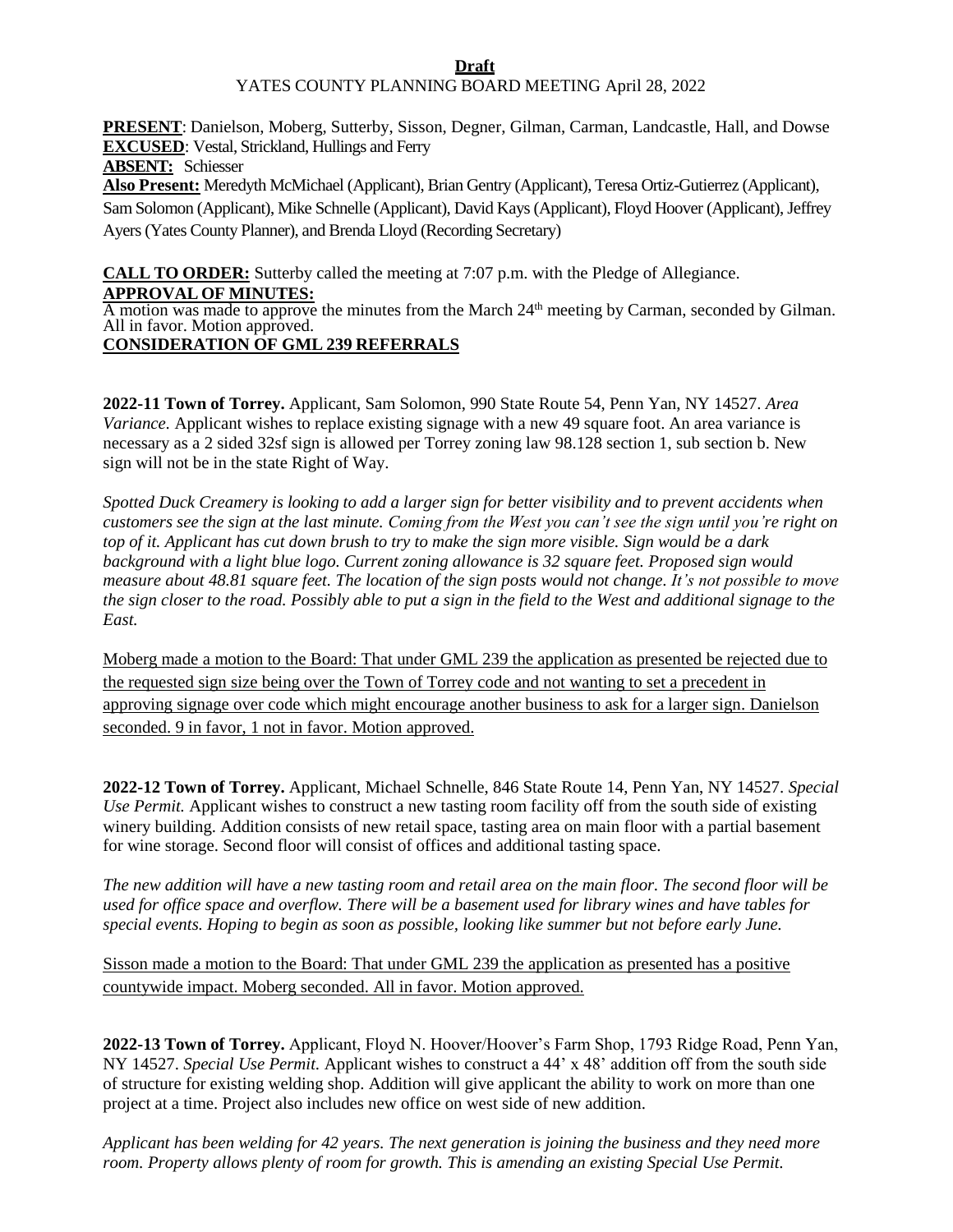Moberg made a motion to the Board: That under GML 239 the application as presented has no significant countywide impact. Hall seconded. All in favor. Motion approved.

**2022-14 Village of Penn Yan.** Applicant, Teresa Ortiz Gutierrez, 559 Liberty Street, Penn Yan, NY 14527. Site address: 368 Clinton Street, Penn Yan, NY 14527. *Site Plan.* Applicant proposes a new business – Mexican grocery store.

*With a growing Latino community the applicant is hoping to offer a place to find more Hispanic products, a place where visitors to the area can enjoy new products. It will be similar to a small grocery store. Not planning on removing the car wash right now but possibly in the future.*

Sisson made a motion to the Board: That under GML 239 the application as presented has a positive countywide impact. Sutterby seconded. All in favor. Motion approved.

**2022-15 Village of Penn Yan.** Applicant, Kurt Schnarr, In. Site Architecture, 2 Borden Avenue, Perry, NY 14530. Site address: 101 Main Street, Penn Yan, NY 14527. *Site Plan.* Applicant proposes to rehabilitate building to include apartments (R-2) above first floor commercial space (M).

*Applicant will be adding 3 residential units above the first floor commercial space. There is currently a tenant in the retail space. Apartments will be about 690 square feet in the front unit and 750 to 800 square feet in each of the back units, one on each floor. They will be adding windows on the Elm Street side. Hoping to start as soon as possible.*

Danielson made a motion to the Board: That under GML 239 the application as presented has a positive countywide impact. Carman seconded. All in favor. Motion approved.

**2022-16 Village of Penn Yan.** Applicant, David Kays, 109 East Main Street, Penn Yan, NY 14527. Site address: 131 Main Street Rear, Penn Yan, NY 14527. *Site Plan.* Applicant proposes a new business – deli/sub shop.

*Applicant is looking to add a quick and inexpensive food option to Penn Yan. They will have deli meats and cheeses and hot and cold subs. It will be dine in (4 tables, 12 chairs), carry out and delivery. Possibly have a few seats outside the back entrance. Entry access from the back door as well as above through the candy shop during their regular business hours.*

Sisson made a motion to the Board: That under GML 239 the application as presented has no significant countywide impact. Moberg seconded. All in favor. Motion approved.

**2022-17 Town of Benton.** Applicant, Meredyth McMichael, 2256 Old Pines Trail, Penn Yan, NY 14527. Site address: 1930 Pre Emption Road, Penn Yan, NY 14527. *Special Use Permit.* Applicant proposes a Professional Office Building – "Health Wellness By Meredyth".

*Applicant is looking to open a Chiropractor and Wellness Center. Hoping to have Chiropractor, Massage Therapist and Acupuncture all in one location. The current building does not require any renovations. Replacing the current 4' x 8' sign on the corner with a 3' x 3' sign. Eventually will have a 4' x 8' sign by the entrance with practitioner's names.*

Gilman made a motion to the Board: That under GML 239 the application as presented has a positive countywide impact. Dowse seconded. All in favor. Motion approved.

COMMUNICATIONS: None OLD BUSINESS: None MEMBER REPORTS: None NEW BUSINESS: None